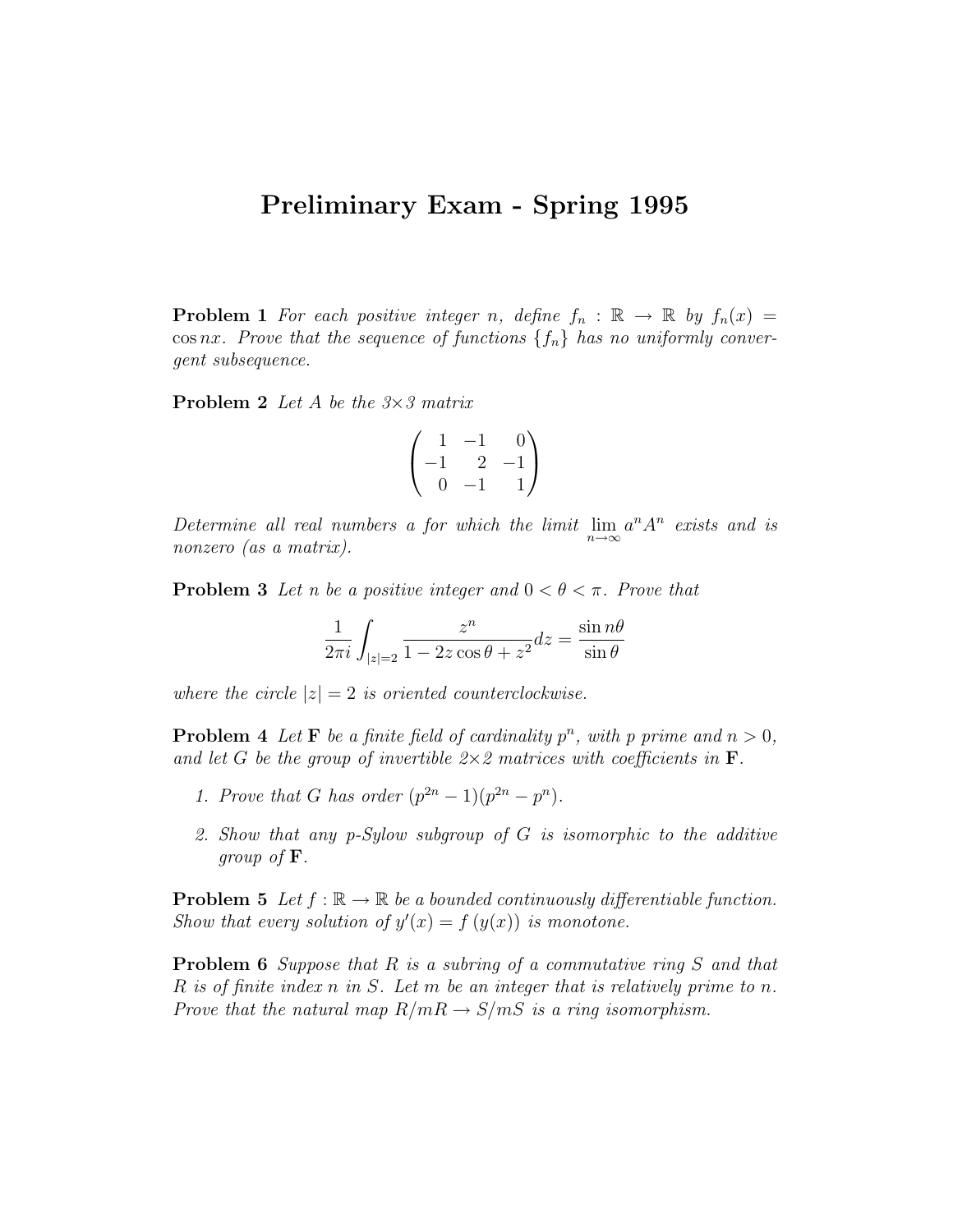**Problem 7** Let f, g: [0, 1]  $\rightarrow$  [0,  $\infty$ ) be continuous functions satisfying

$$
\sup_{0 \leq x \leq 1} f(x) = \sup_{0 \leq x \leq 1} g(x).
$$

Prove that there exists  $t \in [0, 1]$  with  $f(t)^{2} + 3f(t) = g(t)^{2} + 3g(t)$ .

**Problem 8** Suppose that  $W \subset V$  are finite-dimensional vector spaces over a field, and let  $L: V \to V$  be a linear transformation with  $L(V) \subset W$ . Denote the restriction of L to W by  $L_W$ . Prove that  $\det(1 - tL) = \det(1 - tL_W)$ .

**Problem 9** Let  $P(x)$  be a polynomial with real coefficients and with leading coefficient 1. Suppose that  $P(0) = -1$  and that  $P(x)$  has no complex zeros inside the unit circle. Prove that  $P(1) = 0$ .

**Problem 10** Let  $f_n: [0, 1] \to [0, \infty)$  be a continuous function, form = 1, 2, ... Suppose that one has

$$
(*) \quad f_1(x) \geqslant f_2(x) \geqslant f_3(x) \geqslant \cdots \quad \text{for all } x \in [0, 1].
$$

Let  $f(x) = \lim_{n \to \infty} f_n(x)$  and  $M = \sup_{0 \le x \le 1}$  $f(x)$ .

- 1. Prove that there exists  $t \in [0,1]$  with  $f(t) = M$ .
- 2. Show by example that the conclusion of Part 1 need not hold if instead of (\*) we merely know that for each  $x \in [0,1]$  there exists  $n_x$  such that for all  $n \geq n_x$  one has  $f_n(x) \geq f_{n+1}(x)$ .

**Problem 11** Let n be a positive integer, and let  $S \subset \mathbb{R}^n$  a finite subset with  $0 \in S$ . Suppose that  $\varphi : S \to S$  is a map satisfying

$$
\varphi(0) = 0,
$$
  
\n
$$
d(\varphi(s), \varphi(t)) = d(s, t) \quad \text{for all} \quad s, t \in S,
$$

where  $d( , )$  denotes Euclidean metric. Prove that there is a linear mapf :  $\mathbb{R}^n \to \mathbb{R}^n$  whose restriction to S is  $\varphi$ .

Problem 12 Let n be a positive integer. Compute

$$
\int_0^{2\pi} \frac{1 - \cos n\theta}{1 - \cos \theta} d\theta.
$$